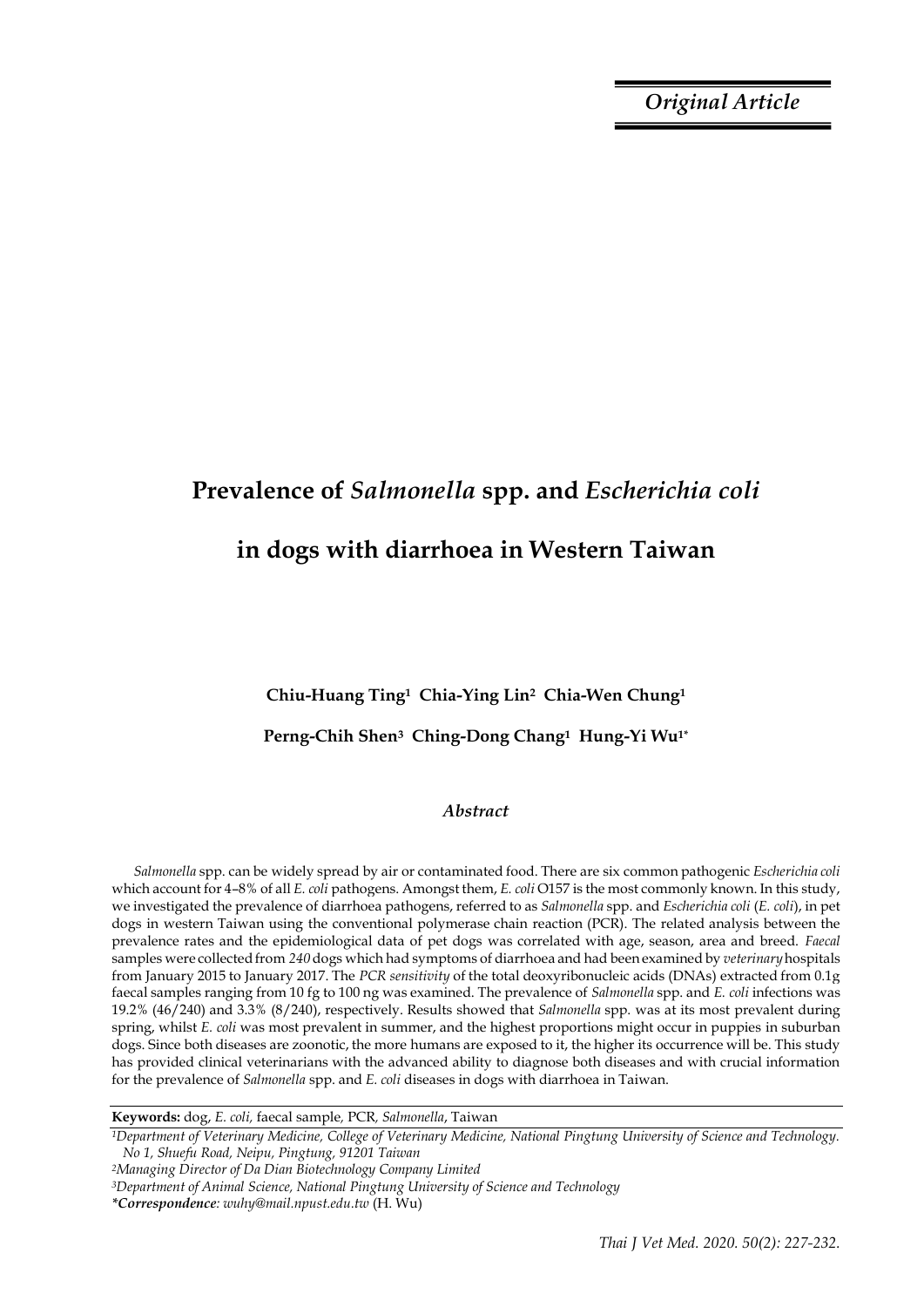### *Introduction*

Diarrhoea is a very common problem in dogs which is usually manifested through loose or liquid faeces. Diarrhoea can be acute or chronic; acute diarrhoea is more common in puppies and young dogs, although it can affect dogs of any age. Bacteria and viruses are the most common causes of diarrhoea. However, for infectious diarrhoea, the most common cause is bacteria. This study will focus on two bacterial causes of diarrhoea in pet dogs in Western Taiwan: *Salmonella* spp. and *E. coli*.

*Salmonella* spp. is widely found in humans and animals [\(Luk-In S](https://www.ncbi.nlm.nih.gov/pubmed/?term=Luk-In%20S%5BAuthor%5D&cauthor=true&cauthor_uid=29605531) *et al*., 2018), and is one of the main pathogens of a global zoonotic infectious disease, among which *Salmonella enteritidis* and *Salmonella* Typhimurium (Hung YT *et al*., 2017. Thierry M. Work, *et al*., 2019) are the most common. The clinical and pathological characteristics of salmonellosis are indistinguishable from canine parvovirus and coronavirus infections and are often misdiagnosed. It should be diagnosed with more detailed haematology, molecular biology identification, bacteriology, serology and other tests.

## *228 Ting C. et al. / Thai J Vet Med. 2020. 50(2): 227-232.*

*E. coli* is a normal environment flora (González Garcia EA., 2002; [Bumunang EW](https://www.ncbi.nlm.nih.gov/pubmed/?term=Bumunang%20EW%5BAuthor%5D&cauthor=true&cauthor_uid=31434244) *et al*., 2019). According to the modified Kauffman scheme, *E. coli* are serotyped on the basis of their O (somatic), H (flagella) and K (capsular) surface antigen profiles (Nataro J P *et al*., 1998). A total of 170 different O antigens, each defining a serogroup, are currently recognised. Due to its multiantigens and the lack of a vaccine available for epidemic prevention, it can only be used to eliminate external pathogens, reducing contact as a precaution. Pathogenic *E*. *coli* strains are categorised into pathotypes. Six pathotypes are associated with diarrhoea and are collectively referred to as diarrhoeagenic *E. coli* (Nataro J P *et al*., 1998; Nataro *et al*., 1998; Nandre R. *et al*., 2018). *E. coli* O157: H7 is one of the Shiga toxin types. It is usually transmitted through the faecal–oral route by raw milk and food contamination (Gally *et al*., 2017; Karch *et al*., 2005[; Bauwens A](https://www.ncbi.nlm.nih.gov/pubmed/?term=Bauwens%20A%5BAuthor%5D&cauthor=true&cauthor_uid=28970221) *et al*., 2017).

This study will investigate the prevalence of diarrhoea in Taiwanese dogs. It can be used to explore related factors of *Salmonella* spp*.* and *E. coli* infection and the differences in symptoms caused by the different categories of age, season, breed, suburbs and urban areas.



**Figure 1** (A): Sampling regions (New Taipei, Zhanghua, Yunlin, Tainan) in western Taiwan. (B): Regional map of Taiwan (From the website of the Ministry of Foreign Affairs of Taiwan)

## *Materials and Methods*

*Experimental design:* The study was designed to be conducted for two years (spring, summer, autumn and winter in two rounds) from January 2015 to January 2017, screening animal hospitals in western Taiwan to investigate 240 cases (one faecal sample for each dog) for suspected bacterial enteritis as a statistic to understand the main cause of bacterial enteritis and its infection in relation to seasonal, age, dog breed, suburbs and urban areas. The epidemiology of both *Salmonella* spp. and *E. coli* canine bacterial enteritis was investigated under a molecular biology polymerase chain reaction (PCR) in combination with clinical diagnosis.

*Sampling:* This study included 240 dogs with diarrhoea from animal hospitals in western Taiwan; ten samples were tested each month, including New

Taipei, Zhanghua, Yunlin and Tainan (Figure 1). Dogs from ten hospitals (New Taipei, 3 hospitals; Zhanghua, 2; Yunlin, 2 and Tainan, 3) were picked, with 24 dogs per hospital. Faecal samples were collected directly upon defecation. To prevent contamination, clean clothes, gloves and masks were worn; 5–10 g of faeces were collected with a sterile spoon and stored in a clean, sealed, sterile plastic sampling tube. Specimens were kept cool at 4–10°C and processed in the laboratory within two hours of collection. All animal experiments were approved by the ethics committee of the National Pingtung University of Science and Technology and care was taken to comply with the 3R concept. Clinical consultation: After a detailed examination (including dog breed, age, vaccine application, symptoms, water consumption, feed type and feed volume) in each animal hospital, the canine faecal samples were obtained after the consent of the owner. Diarrhoea criteria were based on The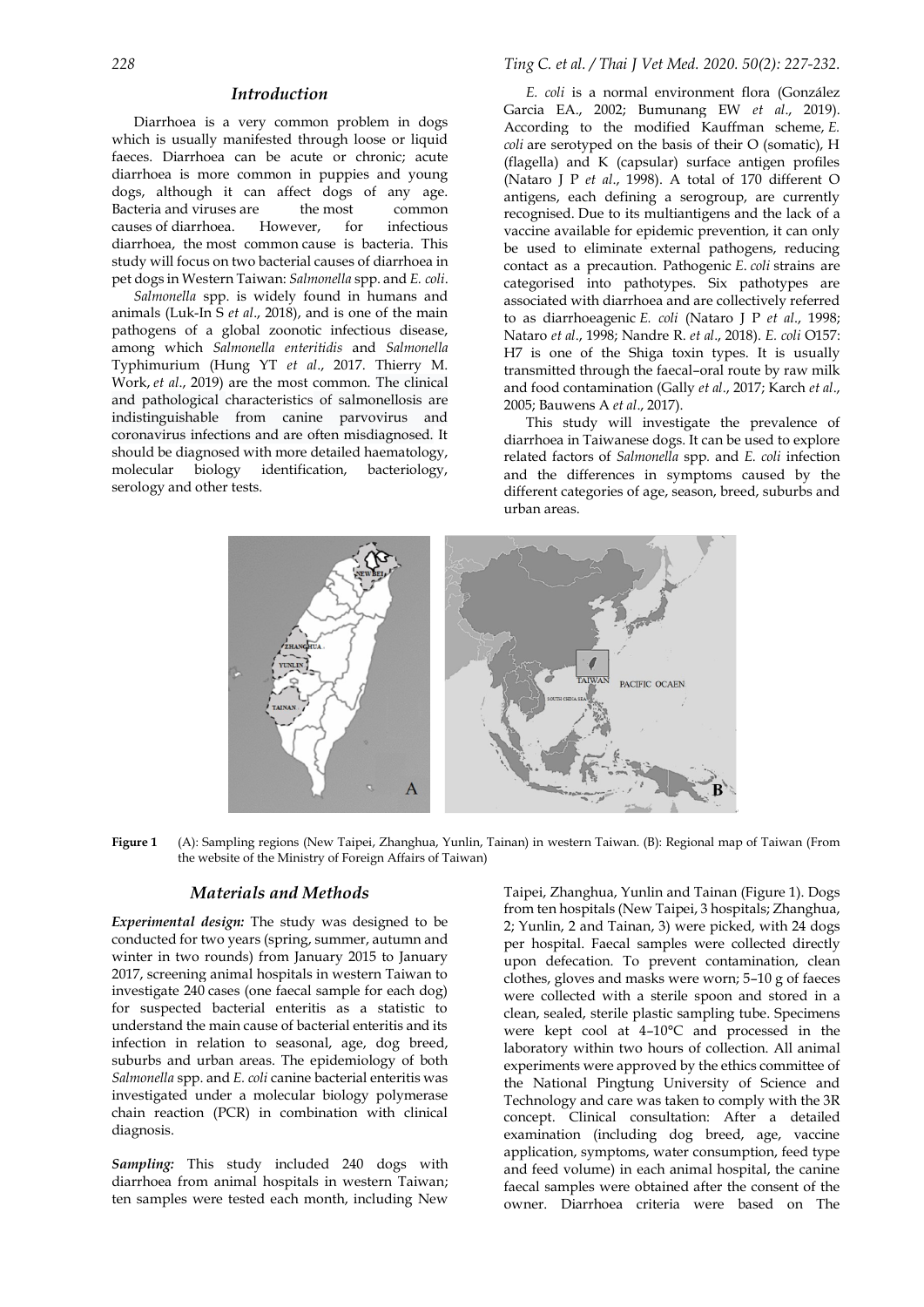WALTHAM™ Faeces Scoring System. Samples were graded from grades 4 to 5: in grade 4, most or all form was lost and not real; in grade 4.5, a liquid stool with slight consistency; in grade 4.5, the entire liquid stool. The age, breed, gender and date had to be specially marked. Age was divided into < 1 year old, 1–6 years old, 6–11 years old and > 11 years old. Whilst the breed was distinguished by physical characteristics only, it could be identified as mixed breed in cases where the breed could not be determined through its appearance. The seasons were divided into spring from February to April, summer from May to July, autumn from August to October and winter from November to January.

*DNA extraction and PCR:* DNA was extracted from 240 dogs' diarrhoea faecal samples using the Gene PlusTM Genomic DNA Extraction Miniprep System Kit (VIOGENE, GG2002). The corresponding PCR conditions were amplified by the DNA extracted from the specific primer. *Salmonella* spp. using the primer pair **5'-** TGCGGCTGGATCACCTCCTT **-3'** and **5'-** ACAAGCGCTATCCTGCCAAACG**-3'.** *E. coli* using the primer pair **5'-** TATAGCCCCATCGTGTAGTCAG

AAC**-3'** and **5'-**TCACTATCGGTCAGTCAGGAG**-3'** (Table 1) (El-Baradei *et al*., 2007; Lu *et al.,* 2014). Conventional PCR was performed using 0.625 mM dNTPs, and the specific primers (Forward, Reverse) were 0.4 μM, 5U Taq DNA polymerase, and 20 U RNase inhibitor and buffer solution. The PCR reaction programme protocol was as follows: *Salmonella* spp. target gene, 312 bp. Step 1, pre-denaturation at 95°C for 15 mins, one cycle; step 2, 95°C for 30 seconds (denaturation) and another 58°C for 30 secs (annealing); step 3, extension at 72°C for 1 minute, performed for 30 cycles; step 4, final extension at 72°C for 10 minutes; final temperature, 4°C. *E. coli* target gene, 232 bp. Step 1, pre-denaturation at 95°C for 5 minutes, one cycle; step 2, 95°C for 30 seconds (denaturation) and 64°C for 30 seconds (annealing); step 3, extension at 72°C for 40 seconds, performed for 35 cycles; step 4, final extension at 72°C for 10 minutes; final temperature, 4°C. The electrophoresis of amplicons was achieved in a 1.5% agarose gel (stained with 0.5 mg/mL ethidium bromide) and visualised in an MS UVCI Image Capture transilluminator (Major Science, USA).

Table 1 Primers used in this study for the species-specific PCR assays

| Pathogens        | Gene       | Oligonucleotide sequence (5'-3')   | Product length (bp) |
|------------------|------------|------------------------------------|---------------------|
| Salmonella spp.  | <b>ITS</b> | F 5'- TGCGGCTGGATCACCTCCTT -3'     | 312                 |
|                  | <b>ITS</b> | R 5'- TATAGCCCCATCGTGTAGTCAGAAC-3' |                     |
| Escherichia coli | $ECO-223$  | F5'-ATCAACCGAGATTCCCCCAGT-3'       | 232                 |
|                  | Eco-455    | R 5'-TCACTATCGGTCAGTCAGGAG-3'      |                     |

*Sensitivity and specificity of PCR:* DNA was extracted from canine *Salmonella* spp. infected with the DNA of the detection of the target gene at 312 bp. The minimum amount of DNA was 10-4ng. Its can be certain that *S.* Typhimurium. *E. coli* infection detected by PCR increases with a primer, which shows that the minimum DNA amount of the target gene at 232 bp can be detected by the primer as 10-5ng. Its accession number is CP050862.1.

#### *Results*

*Prevalence of Salmonella spp. and E. coli enteritis in diarrhoeic dogs (Table 2):* The prevalence rate of *Salmonella* spp. and *E. coli* were 19.2% (46/240) and 3.3% (8/240), respectively, which indicates that the prevalence rate of *Salmonella* spp. in diarrhoeic dogs is higher than *E. coli* (Table 2). There was 1.25% (3/240) co-infection with both *Salmonella* spp. and *E. coli* in this study, which occurred to mixed-breed puppies in summer in the suburbs.

*Age distribution: Salmonella* spp. prevalence rate: <1 year, 10.8% (26/240); 1–6 years, 5% (12/240); 6–11 years, 0.8% (2/240); > 11 years, 2.5% (6/240). *E. coli*: < 1 year, 2.5% (6/240); 1–6 years, 0% (0/240); 6–11 years, 0%  $(0/240)$ ; > 11 years, 0.8%  $(2/240)$ . This shows a higher proportion of infection with *E. coli* in puppies but not much difference in other ages and puppy cases, whilst the incidence of *Salmonella* spp. in puppies is significantly different from other age cases.

*The Proportion of positive detection samples of all ages:* The prevalence rate of *Salmonella* spp. at all ages: <1 year, 57% (26/46); 1–6 years, 26% (12/46); 6–11 years,  $4\%$  (2/46); > 11 years,  $13\%$  (6/46), indicating a higher proportion of salmonella infection in puppies. *E. coli* prevalence rates: <1 year, 75% (6/8); 1–6 years 0% (0/8); 6–11 years, 0% (0/8); > 11 years, 25% (2/8), showing a higher proportion of young dogs infected with *E. coli*. Based on the prevalence rate for all ages, Salmonella enteritis and *E. coli* have the most cases in puppies, and the incidence of *Salmonella* spp. in puppies is higher compared with *E. coli*.

*Seasonal distribution: Salmonella* spp. prevalence rate: February–April (Spring) was 10% (24/240), May–July (Summer) was 5% (12/240), August–October (Autumn) was 0.8% (2/240) and November–January (Winter) was 3.3% (8/240). *E. coli*: February–April (Spring) is 0.8% (2/240), May–July (Summer) is 2.5% (6/240), August–October (Autumn) was 0% (0/240), and November–January (Winter) was 0% (0/240). *E. coli* had the highest prevalence rate in May–July (Summer). The results shows that *Salmonella* spp. and *E. coli* have the highest occurrence in spring and summer, respectively.

*The Proportion of positive detection samples of each season:* Both of the positive bacteria relied on the season to distinguish the prevalence rate. *Salmonella* spp. the prevalence rate in each season was found to be as follows: February–April (Spring), 52% (24/46); May–July (Summer), 26% (12/46); August–October (Autumn), 4% (2/46) and November–January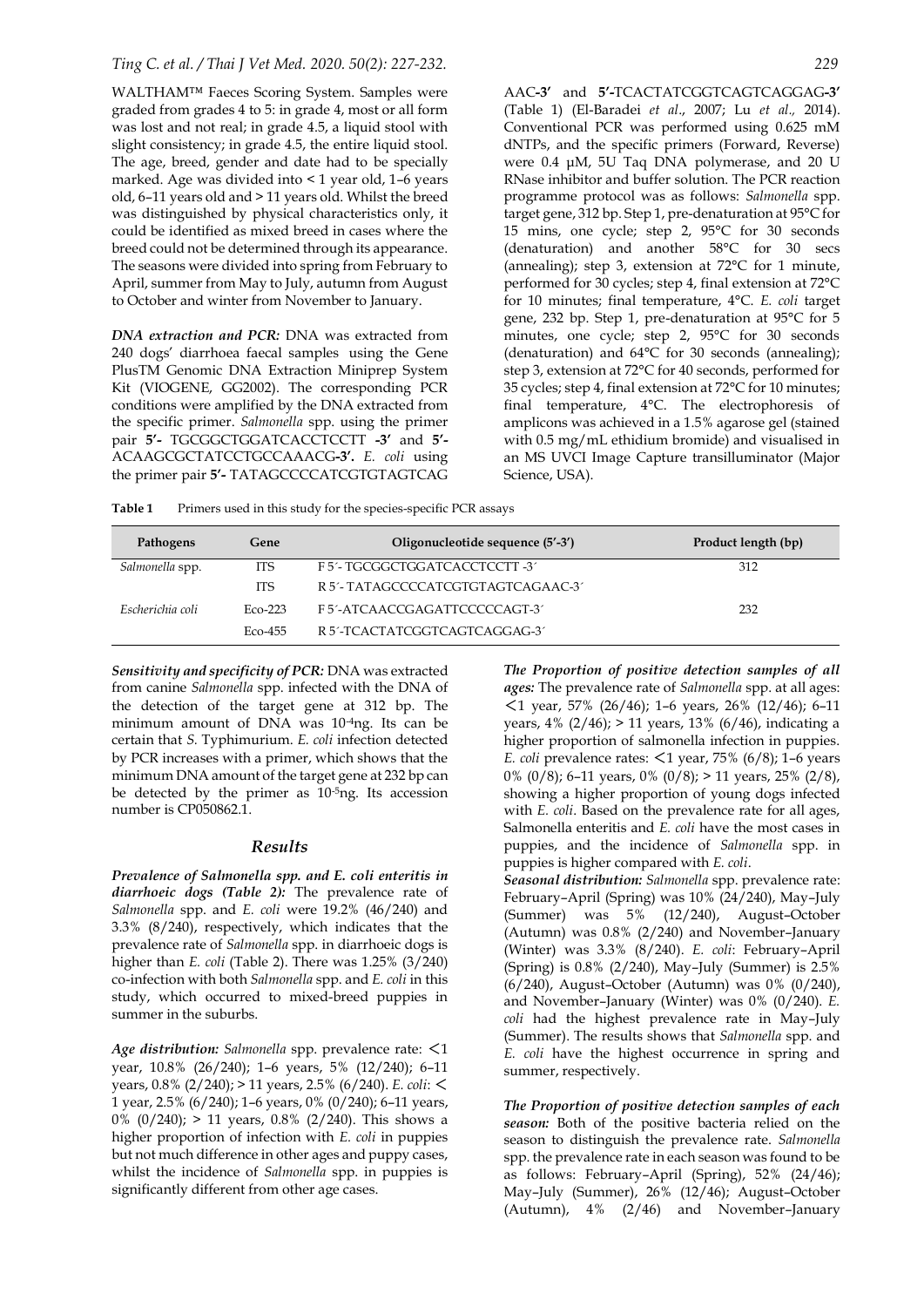(Winter), 18% (8/46). Thus, for *Salmonella* spp. the prevalence rate was the highest in February–April (Spring). The *E. coli* prevalence rate in each season was found to be as follows: February–April (Spring), 25%  $(2/8)$  and May–July (Summer),  $75\%$   $(6/8)$ . No positive results for *E. coli* were obtained in August–October (Autumn) and November–January (Winter). Thus, the highest prevalence rate of *E. coli* was in May–July

*Suburban and urban area distribution:* Of the 240 samples, 96 were from the suburbs and 144 from the urban area. On differentiating the prevalence rates of the two positive bacteria by region, the prevalence rate of *Salmonella* spp. was higher in the suburbs [33.3% (32/96)] than in the urban areas [9.7% (14/144)]. Similarly, the prevalence rate of *E. coli* was higher in the suburbs [6.3% (6/96)] than in the urban area [1.4% (2/144)]. Therefore, most cases of both *Salmonella* spp. and *E. coli* enteritis occurred in the suburbs.

**Table 2** Enteritis prevalence rates due to *Salmonella* spp. and *E. coli* in pet dogs

| Items  | <b>Diversity</b>                               | Kinds of bacteria Various prevalence rates |                 |                         |                      |
|--------|------------------------------------------------|--------------------------------------------|-----------------|-------------------------|----------------------|
|        |                                                | Positive                                   |                 | Proportion of positive* |                      |
| Total  |                                                | Salmonella spp.                            | E. coli         | Salmonella spp."        | E. coli <sup>*</sup> |
|        |                                                | 19.2% (46/240)                             | $3.3\%$ (8/240) |                         |                      |
| Age    | $<$ 1 year                                     | 10.8% (26/240)                             | $2.5\%$ (6/240) | 57% (26/46)             | $75\%~(6/8)$         |
|        | $1-6$ years                                    | 5% (12/240)                                | $0\%$ (0/240)   | 26% (12/46)             | $0\% (0/8)$          |
|        | 6-11 years                                     | $0.8\%$ (2/240)                            | $0\%$ (0/240)   | $4\% (2/46)$            | $0\% (0/8)$          |
|        | $>11$ years                                    | $2.5\%$ (6/240)                            | $0.8\%$ (2/240) | $13\% (6/46)$           | $25\% (2/8)$         |
| Season | Spring                                         | 10% (24/240)                               | $0.8\%$ (2/240) | 52% (24/46)             | $25\% (2/8)$         |
|        | Summer                                         | 5% (12/240)                                | $2.5\%$ (6/240) | 26% (12/46)             | 75% (6/8)            |
|        | Autumn                                         | $0.8\%$ (2/240)                            | $0\%$ (0/240)   | $4\%$ (2/46)            | $0\% (0/8)$          |
|        | Winter                                         | $3.3\%$ (8/240)                            | $0\% (0/240)$   | $18\% (8/46)$           | $0\% (0/8)$          |
| Area   | Suburbs                                        | 33.3% (32/96)                              | $6.3\%$ (6/96)  | 70% (32/46)             | 75% (6/8)            |
|        | Urban                                          | 9.7% (14/144)                              | $1.4\%$ (2/144) | $30\% (14/46)$          | $25\% (2/8)$         |
| Breed  | Mixed                                          | $2.78\%$ (30/108)                          | $5.6\%$ (6/108) | 65% (30/46)             | 75% (6/8)            |
|        | Poodle                                         | 17.9% (10/56)                              | $3.6\% (2/56)$  | $22\%$ (10/46)          | $25\% (2/8)$         |
|        | Maltese                                        | $5.6\%$ (2/36)                             | 0(0/36)         | $5\%$ (2/46)            |                      |
|        | Pomeranian                                     | $9.1\% (2/22)$                             | 0(0/22)         | $4\%$ (2/46)            |                      |
|        | Other<br>$\cdot$<br>$\epsilon$<br>$\mathbf{I}$ | $11.1\% (2/18)$                            | 0(0/18)         | $4\% (2/46)$            |                      |

\**Proportion of positive samples*

*The Proportion of positive detection samples in suburban and urban areas:* Among The prevalence rate of *Salmonella* spp. in the suburbs was 70% (32/46), 30% in the urban area (14/46), and the incidence of *Salmonella* spp. in the suburbs was higher. *E. coli*  positive, the prevalence rate was 75% in the suburbs  $(6/8)$ , the urban area was 25%  $(2/8)$ , and the incidence of *E. coli* in the suburbs was higher.

*Breed distribution:* Among the canine species positive for *Salmonella* spp., the prevalence rate in each breed was as follows: mixed dogs, 2.78% (30/108); Poodles, 17.9% (10/56); Marzis, 5.6% (2/36); Boomerangs, 9.1% (2/22) and others, 11.1% (2/18). *E. coli* prevalence rates were as follows: mixed-breed dogs, 5.6% (6/108) and Poodles, 3.6% (2/56). Marzis, Boomerangs and other dogs were not detected with *E. coli*. *Salmonella* spp. had a high prevalence rate in mixed dogs and Poodles, whereas *E. coli* had a high prevalence rate in mixed dogs in various canine breeds; hence, *Salmonella* spp. and *E. coli* enteritis had the highest prevalence rate in mixed-breed dogs. The bacteria infecting each dog is the only independent statistic, X2: chi-square test for independence P< 0.05, the number of samples does not affect the positive rate.

*The Proportion of positive samples in the breed:* Among the positive breed, the *Salmonella* spp. prevalence rate, mixed-breed dogs were 65% (30/46), Poodles were 22% (10/46), Marzis 5% (2/46),

Boomerang  $4\%$  (2/46), others  $4\%$  (2/46), indicating that the proportion of mixed-breed dogs infected with *Salmonella* spp. is higher than other canine species. For *E. coli* prevalence rate, mixed-breed dogs accounted for 75% (6/8), Poodles accounted for 25% (2/8), showing a higher ratio of *E. coli* than was detected in mixedbreed dogs.

#### *Discussion*

Most bacterial enteropathogens are associated with self-limiting diarrhoea, and injudicious administration of antimicrobials can be more harmful than beneficial. Salmonella is a well-documented zoonotic but antimicrobial administration is not routinely advocated in uncomplicated cases, hence supportive therapy is recommended. Basic practices of isolation, the use of appropriate protective equipment and proper cleaning and disinfection are the the mainstays of control. Handwashing with soap and water is preferred over the use of alcohol-based hand sanitizers because spores of some bacteria are alcohol-resistant (Marks, 2011).

In order for any preventative or controlling strategy to be effectively put in place, it first requires zoonosis to be recognised. Recognition most likely does not occur until the disease or infection has presented itself within the human population, even though an animal may have been the first to show any symptoms (Chomel, 2003).

(Summer).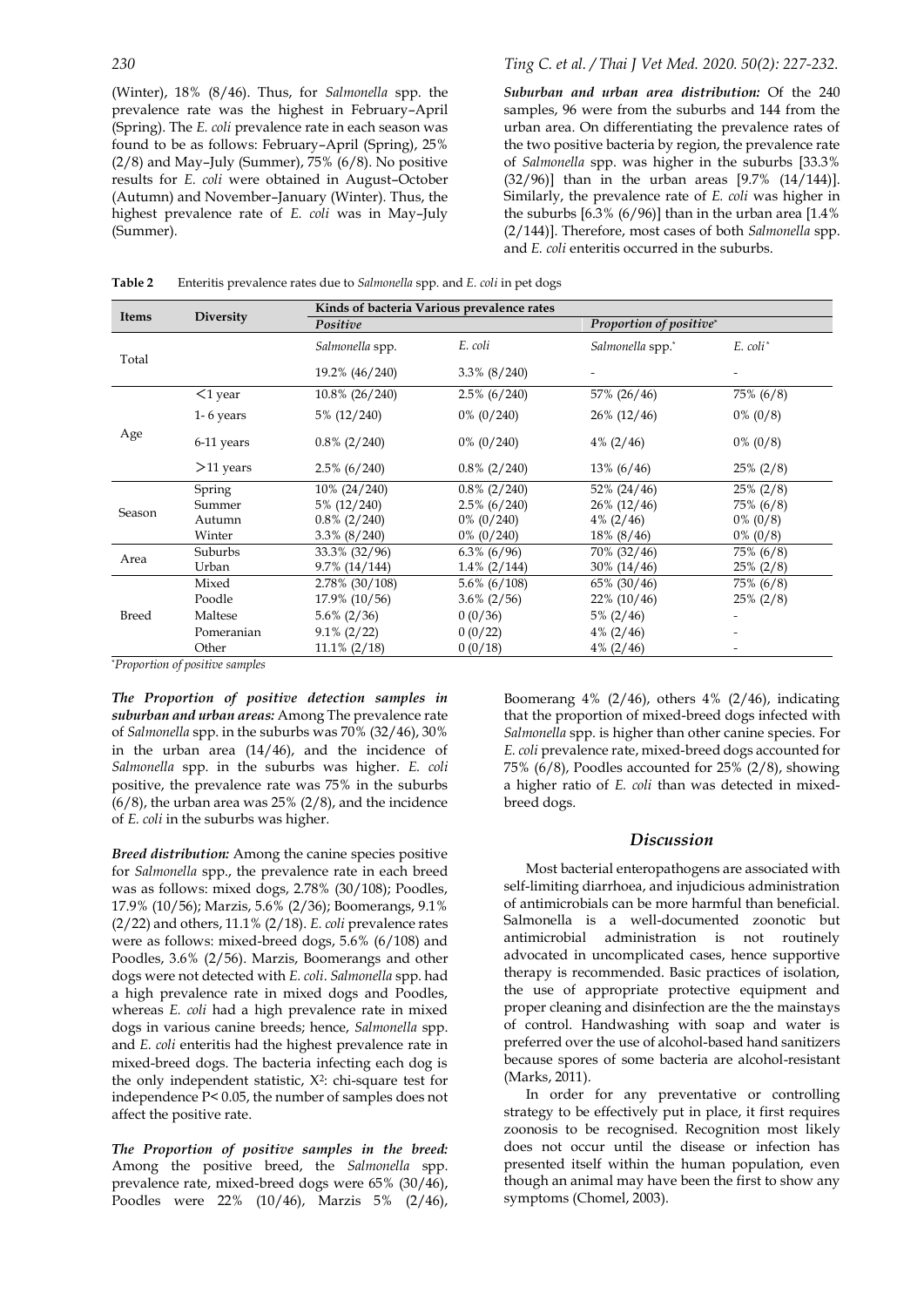### *Ting C. et al. / Thai J Vet Med. 2020. 50(2): 227-232. 231*

In this study, there were 26 puppies infected with *Salmonella* spp. enteritis and most of the cases were suburban cases. It should be mentioned that in previous references Salmonella was widely found in the intestines of humans, rodents, amphibians, reptiles, insects and domestic animals. The way to raise dogs in the suburbs is to adopt free-feeding instead of cagetype puppies to eat everywhere; that is why it is easy to get infected with diarrhoea caused by salmonella. It is related to the infection of dogs with *Salmonella* spp. because the chance of exposure to these animals in suburban areas is relatively high. Therefore, the highest incidence rate of *Salmonella* spp. enteritis in puppies is similar to a previous study that reported an internal case in Taiwan. The results of *Salmonella* spp. that occurs in spring and summer are similar to those in the past that reported that *Salmonella* spp. is a common pathogen that occurs during the hot season from May to July (Houseknecht, 1992; Bondo *et al*., 2016[; Dang-Xuan S,](https://www.ncbi.nlm.nih.gov/pubmed/?term=Dang-Xuan%20S%5BAuthor%5D&cauthor=true&cauthor_uid=30317109) 2019). There were six puppies and two dogs more than 11 years old which were positive for *E. coli*. Results have been confirmed that the products can be producing *E. coli* non-O157 fragments [(enterohemorrhagic *E. coli* (EHEC)] in addition to fragments of *E. coli* O157. *E. coli* O157 is commonly found in puppies but *E. coli* enteritis can be found in all ages. In particular, there were four dog samples from cattle farms and it can be surmised that the source of infection might have been cattle. The specificity of the enzyme-linked immunosorbent assay (ELISA) was improved by a modified test protocol incorporating immunocapture (Johnson *et al*., 1995). In Taiwan, from 2006 to 2009, ELISA was used to detect EHEC cases in domestic milk and dysentery stools. Two cases were isolated from 1674 milk samples (0.001%), and five cases were isolated from 24 dysentery samples (20.8%). Infected dogs need have special attention due to the high overlap between the dog and the living environment of the owner, which easily causes human infection. *E. coli* occurs in summer and spring, with the latter being more prevalent. This result is not consistent with previous studies. In the past, the infection caused by *E. coli* had obvious seasonality and occurred mostly in summer and autumn and peaked in July–August. However, in global regional distribution, it occurs mostly in developed countries, mainly in sporadic infections (Gibbons *et al*., 2014; Williams *et al*., 2013). The favourite seasons are similar in our results. In the suburbs or urban areas, investigation of the occurrence of *E. coli* in dogs has not been reported in past studies, nor has it been investigated for dog breed. In this study, *E. coli* was found to be the most common in the suburbs. The proportion of mixed-breed dogs had the highest prevalence rate. *E. coli* and *Salmonella* spp. have a *high percentage* in suburban, mixed-breed dogs, which may be associated with the tendency of most of Taiwan's suburbs to raise mixed-breed dogs; the cleanliness of urban and suburban environments is very different. Moreover, in X2: chi-square tests for independence P< 0.05, the prevalence was not affected by sample size.

In conclusion, Puppy infection from *Salmonella* spp. and *E. coli* causes the most cases of enteritis but there is not much difference between *E. coli* enteritis and

puppy cases at other ages. *Salmonella* spp. and *E. coli*  enteritis favours the suburbs, mixed-breed dogs and the spring and summer seasons. *Salmonella* spp. enteritis has a higher incidence in spring than in the summer; the incidence of *E. coli* enteritis in summer is higher than that in spring.

## *Acknowledgements*

Special thanks is offered to Dr. Hung-Yi Wu and Chia-Wen Chung for their outstanding technical support.

#### *References*

- Bauwens A, Marejková M, Middendorf-Bauchart B, Prager R, Kossow A, Zhang W, Karch H, Mellmann A, Bielaszewska M. 2017. Sorbitol-Fermenting Enterohemorrhagic *Escherichia coli* O157:H<sup>−</sup> Isolates from Czech Patients with Novel Plasmid Composition Not Previously Seen in German Isolates. Appl Environ Microbiol. 16:83(23).
- Bondo KJ, Pearl DL, Janecko N, Boerlin P, Reid-Smith RJ, Parmley J, and Jardine CM 2016. Impact of Season, Demographic and Environmental Factors on Salmonella Occurrence in Raccoons (Procyon lotor) from Swine Farms and Conservation Areas in Southern Ontario, PLoS One 11: e0161497.
- Bumunang EW, McAllister TA, Zaheer R, Ortega Polo R, Stanford K, King R, Niu YD, Ateba CN 2019. Characterization of Non-O157 *Escherichia coli* from Cattle Faecal Samples in the North-West Province of South Africa. Microorganisms. 7(8).
- Chomel, BB. 2003. Control and prevention of emerging zoonoses. J Vet Med Educ. 30:145–147.
- Dang-Xuan S, Nguyen-Viet H, Pham-Duc P, Unger F, Tran-Thi N, Grace D, Makita K 2019. Risk factors associated with Salmonella spp. prevalence along smallholder pig value chains in Vietnam. Int J Food Microbiol. 290:105-115.
- El-Baradei G, Delacroix-Buchet A, and Ogier JC 2007. Biodiversity of bacterial ecosystems in traditional Egyptian Domiati cheese. Appl Environ Microbiol 73: 1248-1255.
- Gally DL, and Stevens MP. Microbe Profile. 2017. *Escherichia coli* O157: H7 - notorious relative of the microbiologist's workhorse. Microbiology 163: 1-3.
- Gibbons JF, Boland F, Buckley JF, Butler F, Egan J, Fanning S, Markey BK, and Leonard FC. 2014. Patterns of antimicrobial resistance in pathogenic *Escherichia coli* isolates from cases of calf enteritis during the spring-calving season. Vet Microbiol 170: 73-80.
- [González Garcia EA](https://www.ncbi.nlm.nih.gov/pubmed/?term=Gonz%C3%A1lez%20Garcia%20EA%5BAuthor%5D&cauthor=true&cauthor_uid=12189946) 2002. Animal health and foodborne pathogens: enterohaemorrhagic O157: H7 strains and other pathogenic Escherichia coli virotypes (EPEC, ETEC, EIEC, EHEC). [Pol J Vet](https://www.ncbi.nlm.nih.gov/pubmed/12189946)  [Sci.](https://www.ncbi.nlm.nih.gov/pubmed/12189946) 5(2):103-15.
- Houseknecht RA. 1992. Season for Salmonella precautions continues, Pa Med 95: 26.
- Hung YT, Lay CJ, Wang CL, Koo M. 2017. Characteristics of nontyphoidal Salmonella gastroenteritis in Taiwanese children: A 9-year